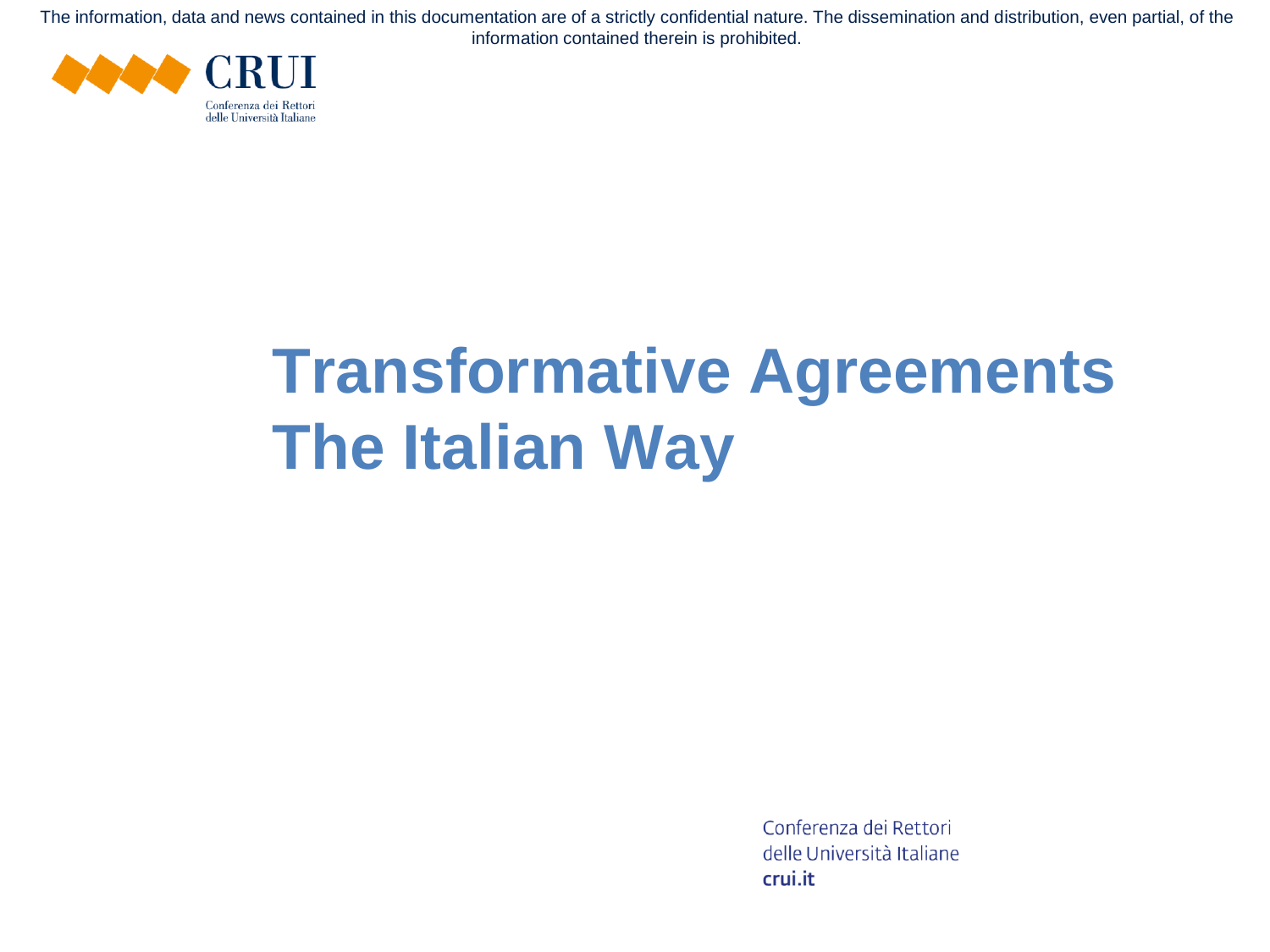

# **Summary**

➢ CRUI-CARE: History, Structure, Mission

➢ The strategy of CRUI-CARE in Open Access negotiations

➢ The present of Transformative Agreements: achieved deals, negotiations in progress, future challenges

➢ The CRUI-CARE consortium approach: balanced partnerships, Sharing vs. Equity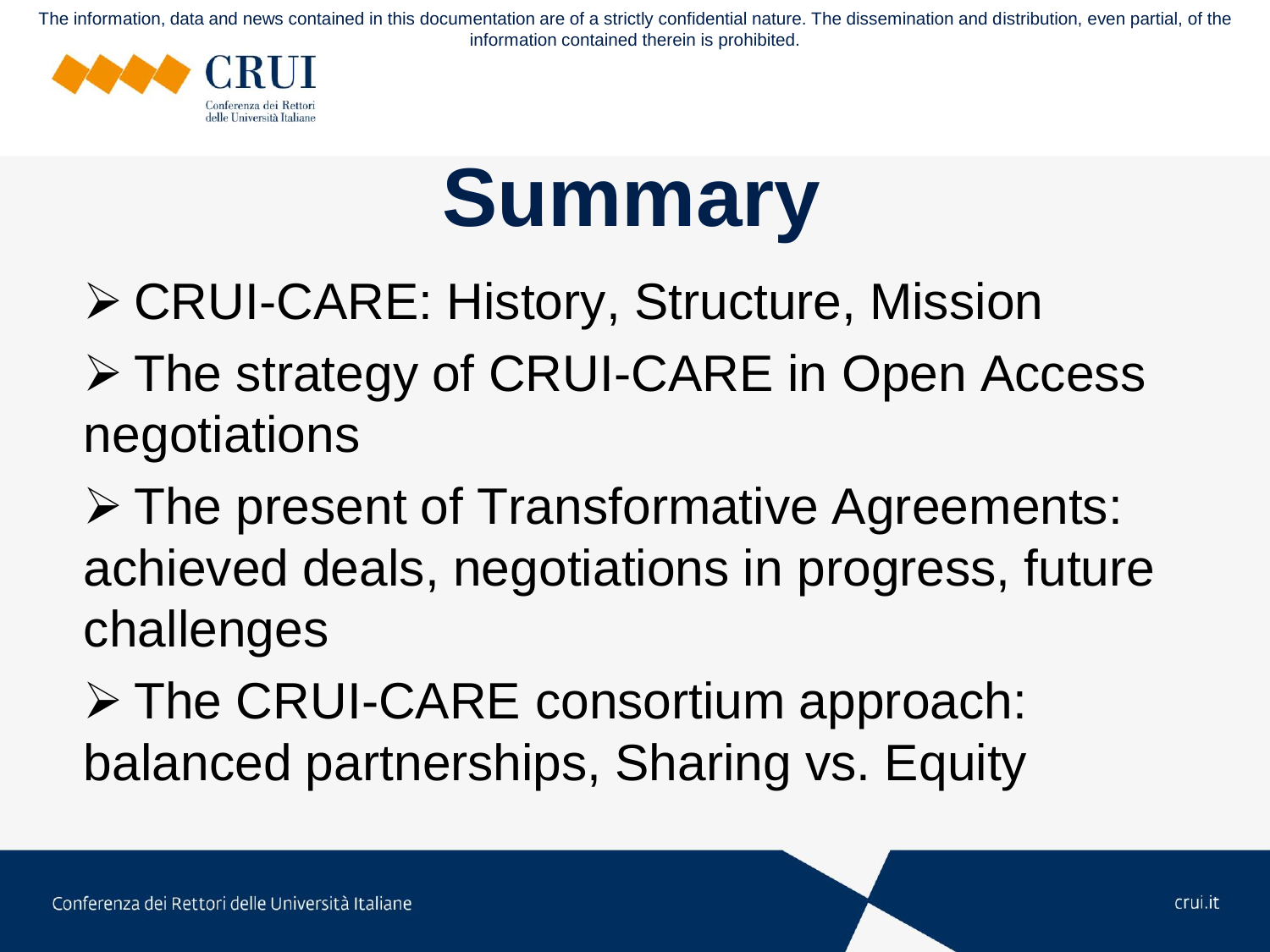

## **CRUI and CARE**

- ➢ CRUI is the Conference of the Rectors of the Italian **Universities**
- ➢ CARE was born in 2006 within the CRUI Library **Commission**
- $\triangleright$  CARE manages, controls and finalizes the negotiations for digital publishing contracts in the name and on behalf of Italian Universities and some public research bodies
- ➢ Essentially ALL Italian Universities are grouped under the CARE umbrella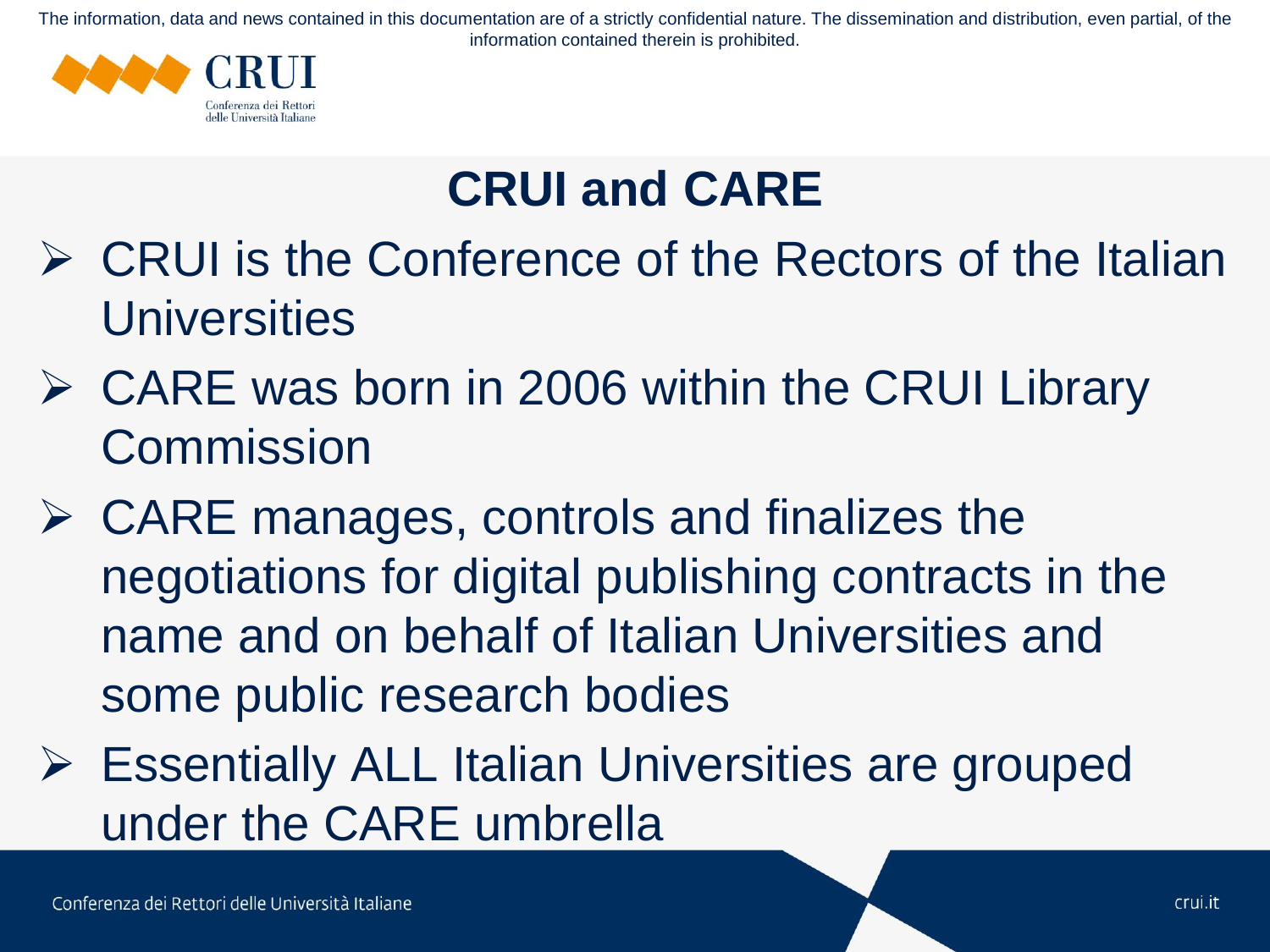

## **CRUI and the OA Observatory**

- ➢ In 2020, the CRUI Libraries Commission set up the **Observatory on Open Science.** The Observatory:
	- $\checkmark$  collects information about the changes going on in the market of scientific communication
	- $\checkmark$  supports the roles of libraries in the Open Science environment.
	- $\checkmark$  collects data on European and worldwide initiatives that promote Open Science and the present Open Science practices in Italian Universities and research bodies
- $\triangleright$  In conjuction with the CARE Group, the Observatory also collects information on the cost of contract, APCs and other printing costs of both Italian Universities and single researchers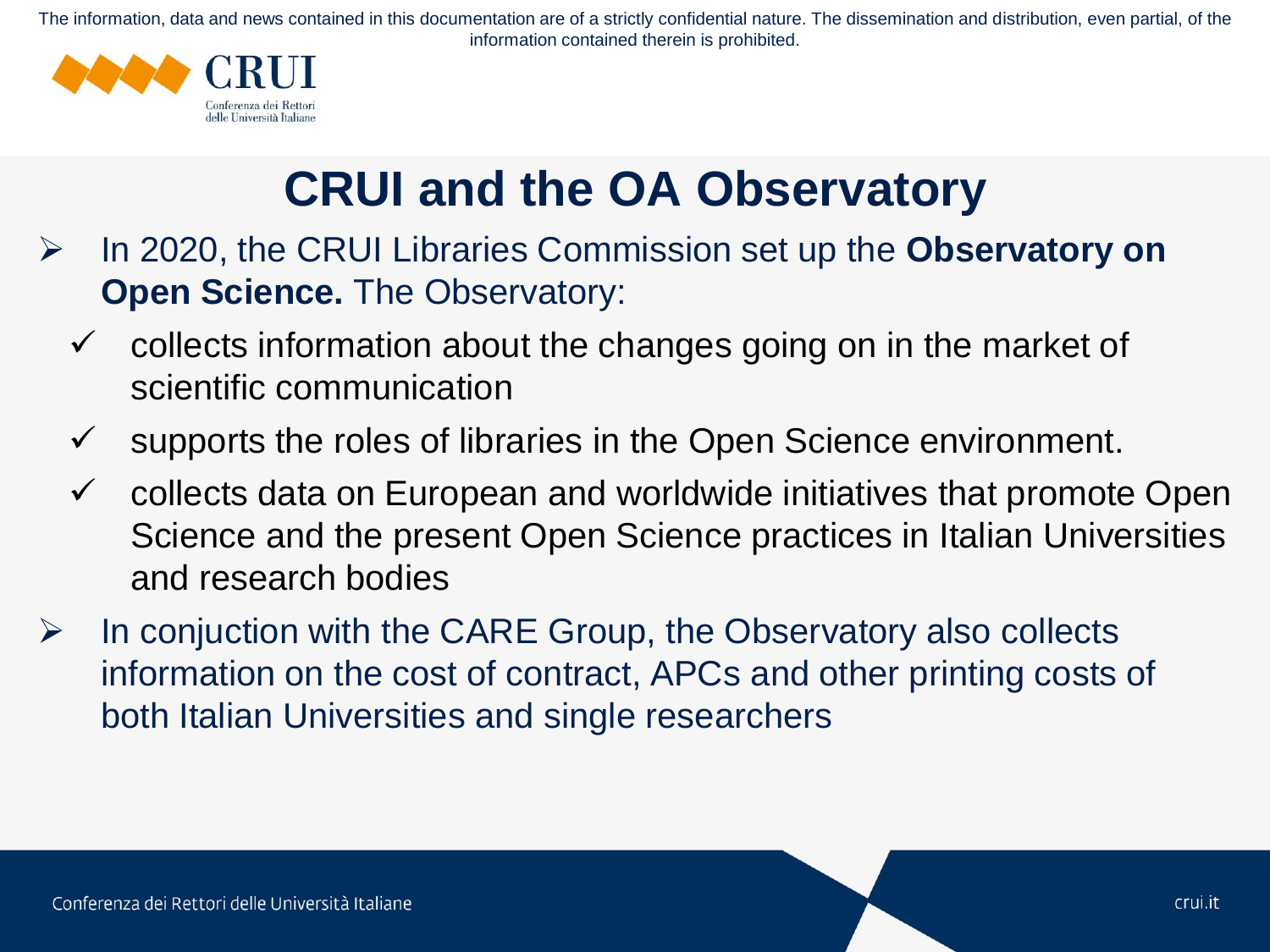

## **Transformative Agreements**

#### CRUI-CARE Meeting Open Access, May 21 2019



"We are living very intense days: we receive news on signed transformative agreements, broken up, failed, delayed negotiations. They all prove that many uncertainties are present and point out the need to work on a case-by-case basis. Each contract has its own peculiarities, environment, and no conditions can be transferred tout court from one case to another"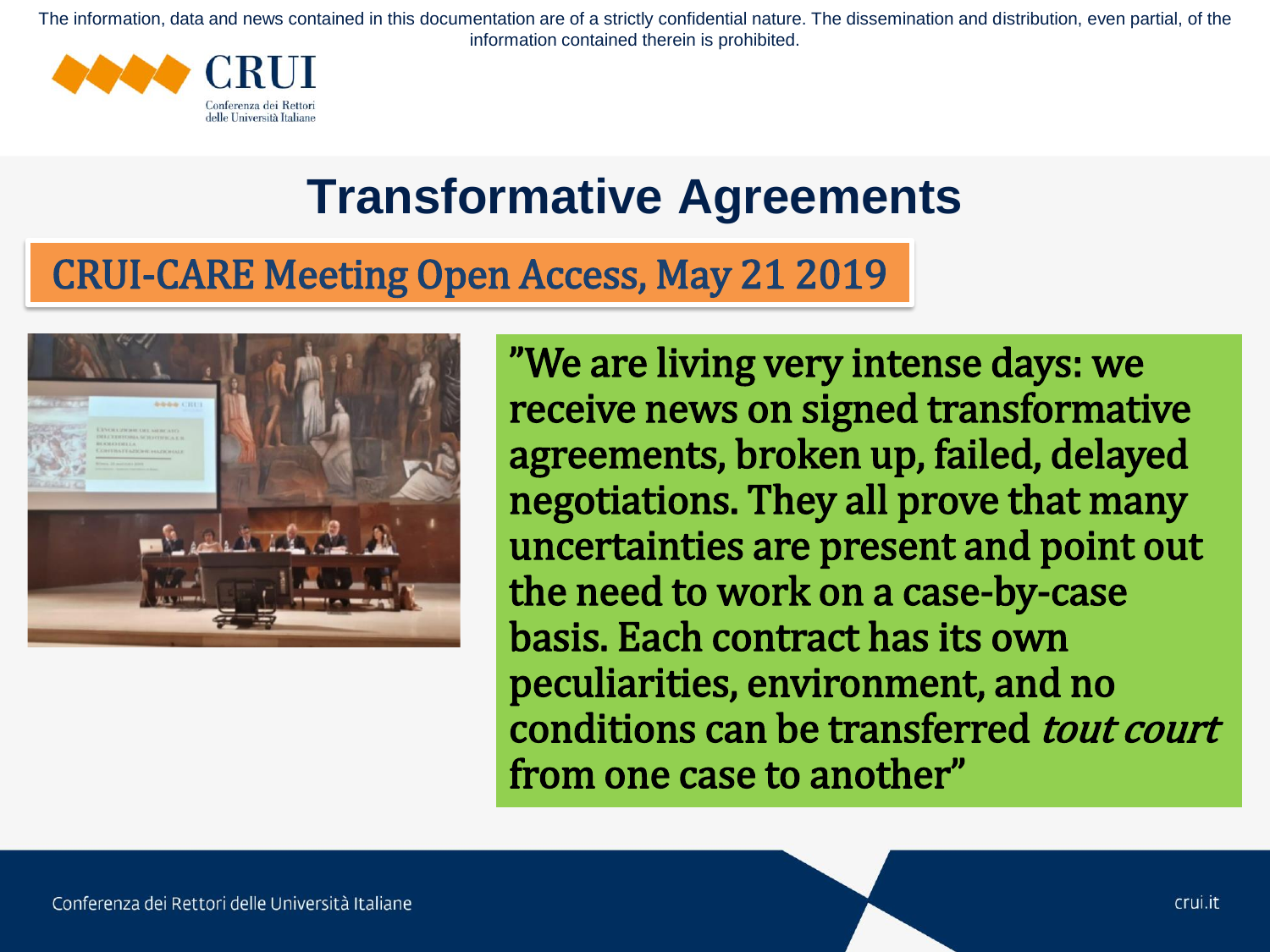

## **TA Strategy**

#### Common strategy:

- **Multiannual TA**  $(3 4 5$  years)
- ➢ Consortium Approach to both Subscriptions and APCs
- ➢ Compliant with standard public administration contracts

#### "Case-by-Case":

- ➢ Subscription/APC balance
- ➢ APC management
	- ➢ Contract evolution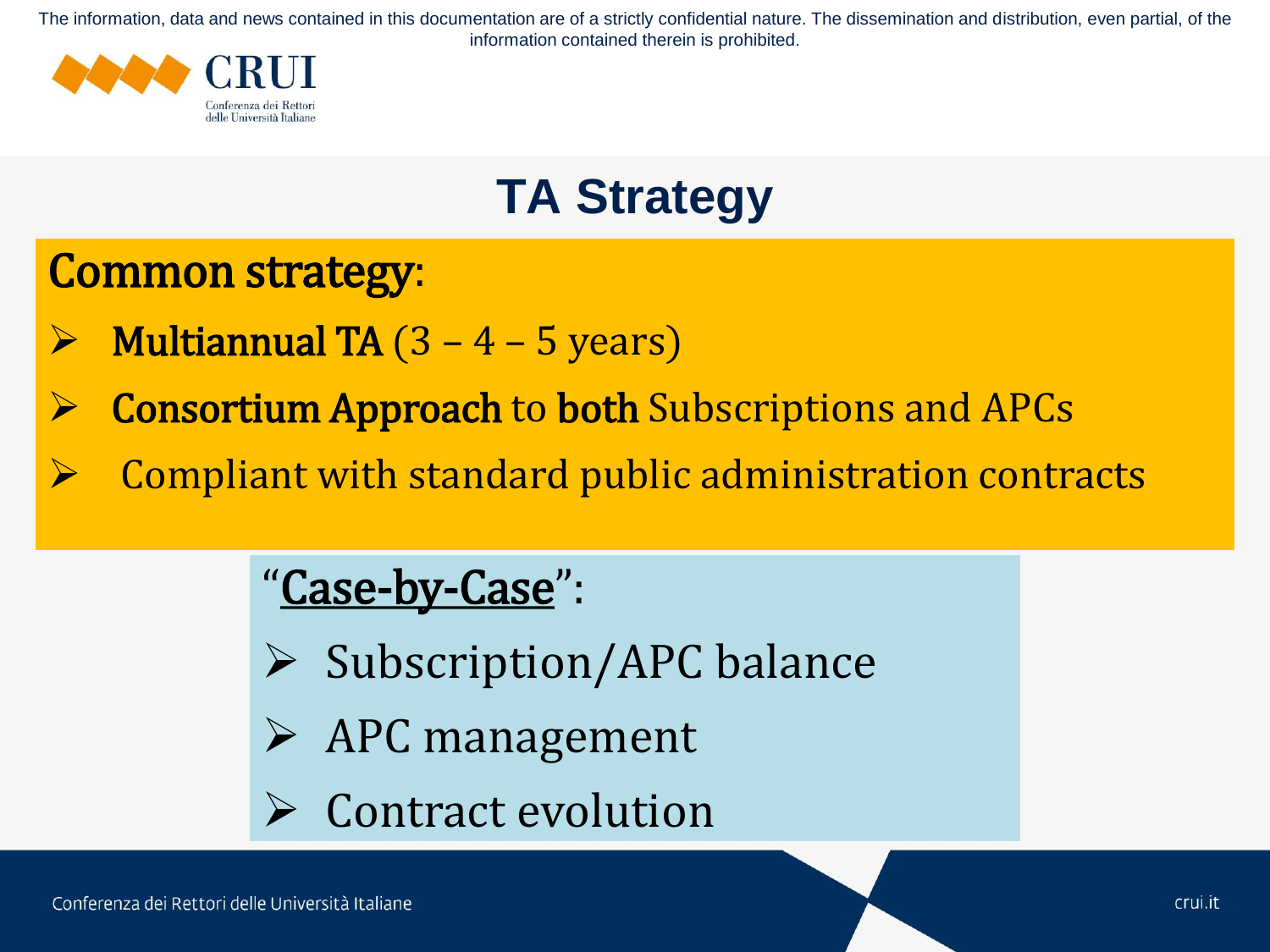

## **Achieved Goals**

- ➢ **7** operational agreements: **Springer, Wiley, ACS, Emerald, Cambridge, De Gruyter, Lippincott, Annual Reviews** – about 8300 articles/year
- ➢ **7** negotiations under way: **Oxford, IOP, AIP, APS, RSC, BMJ**, Taylor&Francis (presently suspended)
- ➢ **2** negotiations of imminent start: **IEEE, ASM**
- ➢ **3** negotiations waiting for the end of the previous contract: **Elsevier, Oxford, Nature**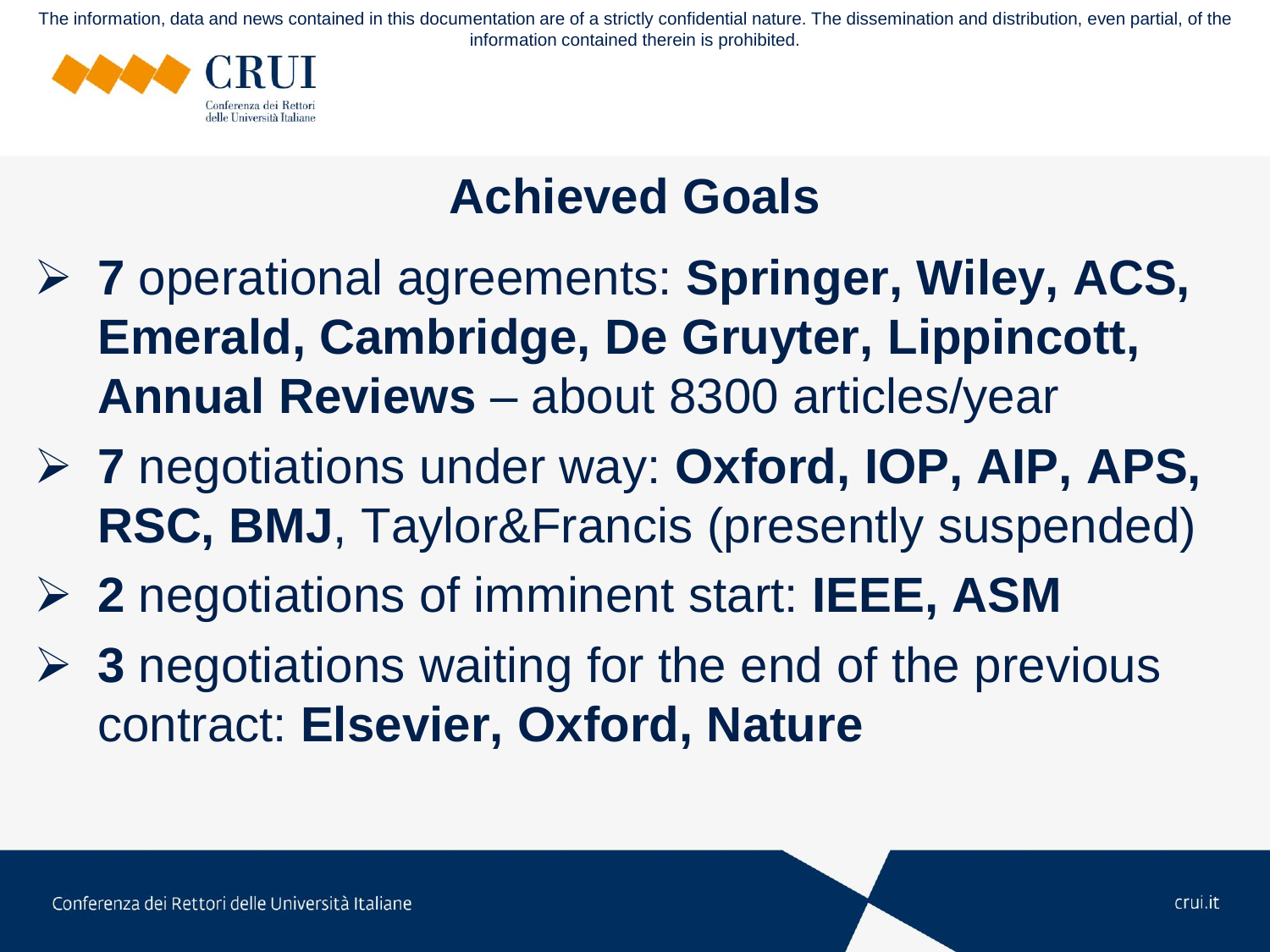

## **TA Monitoring –Achievements**

OA articles increment (Base: 2019=100) Springer+ACS+CUP



- ➢ OA articles **sky rocket** by orders of magnitude
- ➢ Thanks to TAs **Italian Open Access is a reality**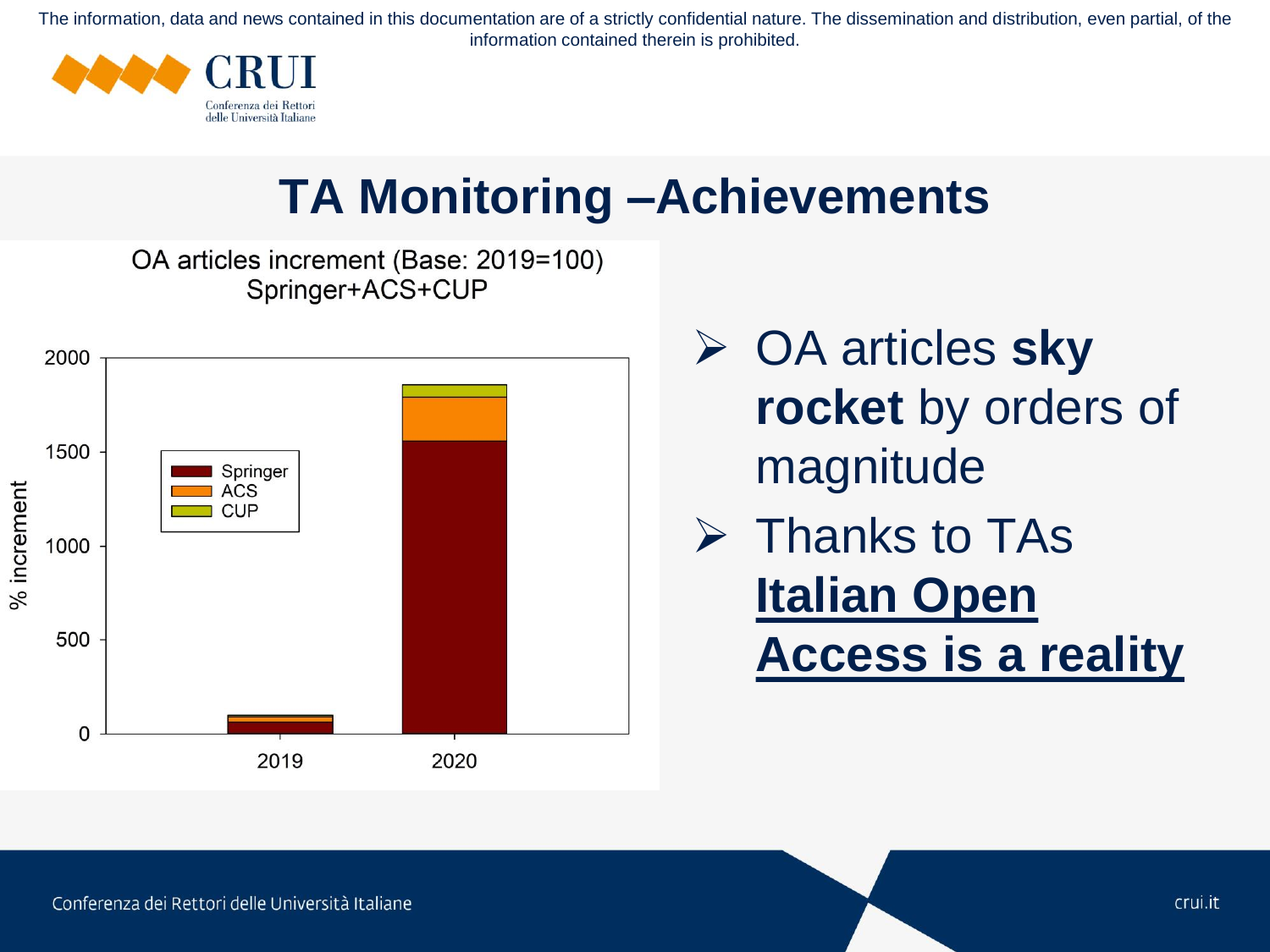

## **Some TA issues in Italy**

- ➢ In some TAs, APCs are not "infinite". **Extracosts** & **University Budget**
- ➢ **"Ghost funding":** APCs from TAs are used in place of specific, dedicated funds from research grants
- ➢ **Multiple affiliations**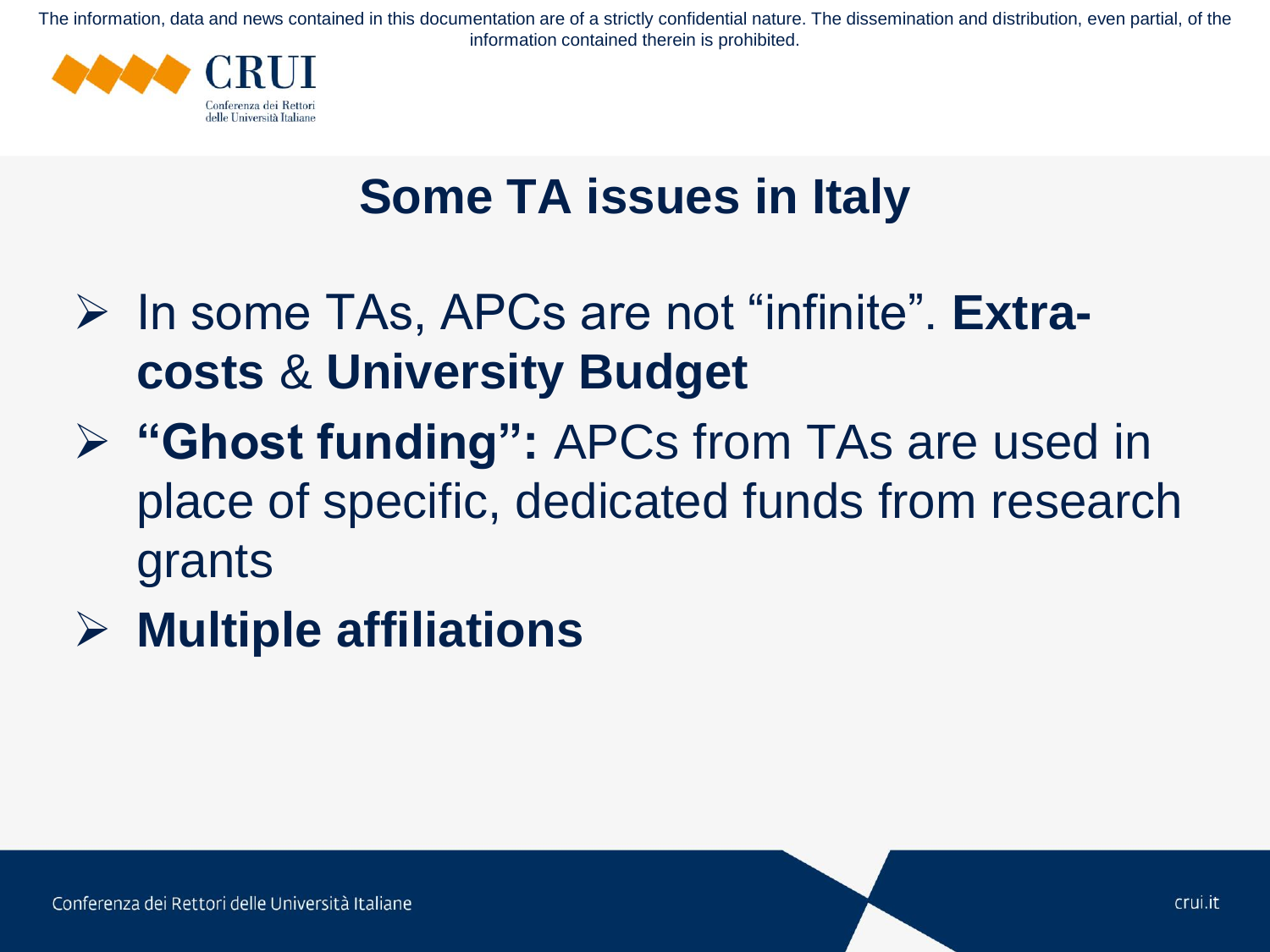

## **The CRUI-CARE TA Management – Phase 1**

- $\triangleright$  In the initial stages a pre-established distribution of open access publications among the institutions is not envisaged
	- All institutions access APCs without limitations
	- ✓ Non-unlimited open access publications

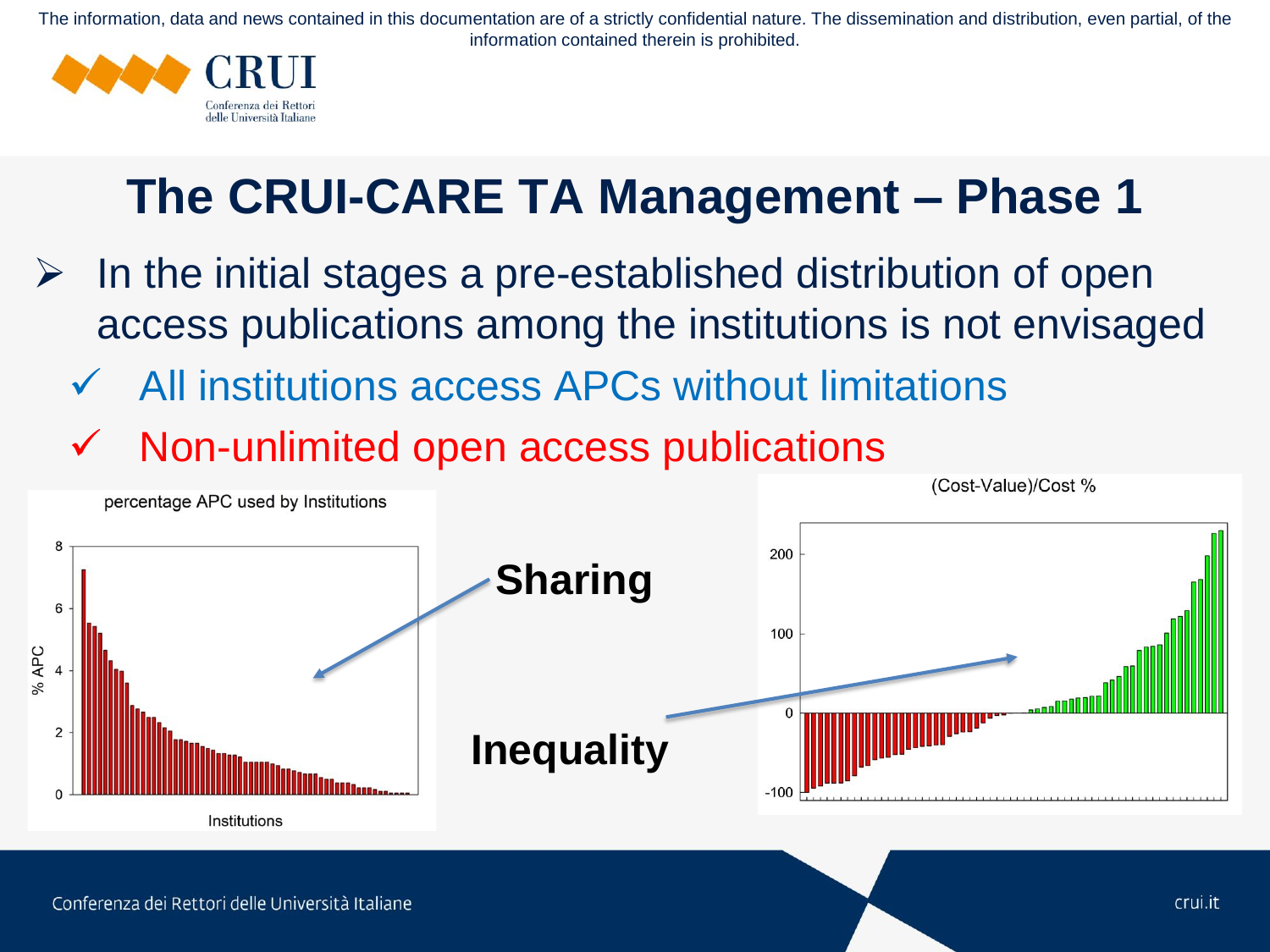

## **The CRUI-CARE TA Management – Phase 2**

- $\triangleright$  A study of the progress of publications will verify the possible impact on individual costs, in two steps:
	- Testing and monitoring of Universities behavior
	- Corrections on individual spending